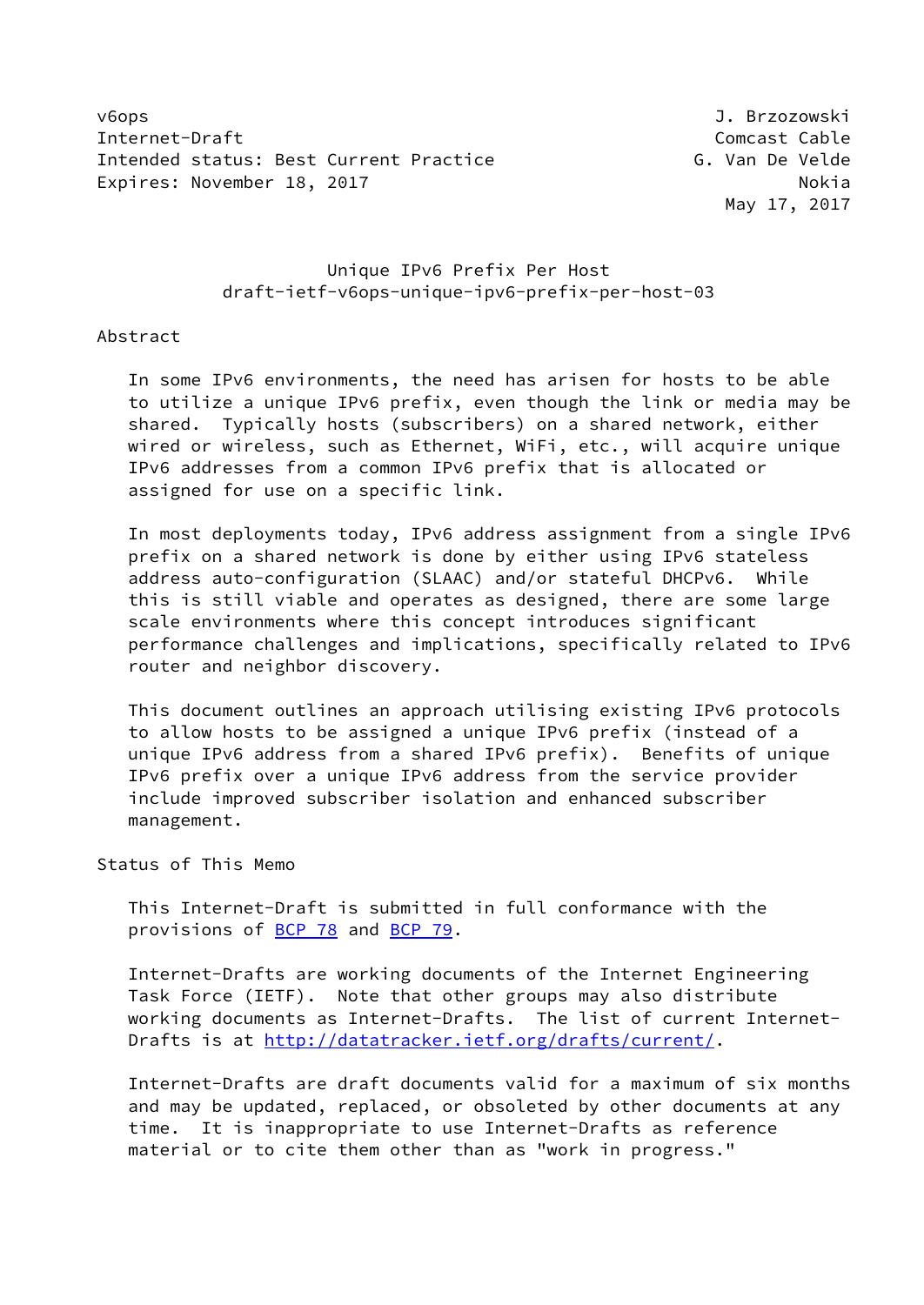<span id="page-1-1"></span>

| Internet-Draft | Unique IPv6 Prefix Per Host | May 2017 |
|----------------|-----------------------------|----------|
|----------------|-----------------------------|----------|

This Internet-Draft will expire on November 18, 2017.

Copyright Notice

 Copyright (c) 2017 IETF Trust and the persons identified as the document authors. All rights reserved.

This document is subject to **[BCP 78](https://datatracker.ietf.org/doc/pdf/bcp78)** and the IETF Trust's Legal Provisions Relating to IETF Documents [\(http://trustee.ietf.org/license-info](http://trustee.ietf.org/license-info)) in effect on the date of publication of this document. Please review these documents carefully, as they describe your rights and restrictions with respect to this document. Code Components extracted from this document must include Simplified BSD License text as described in Section 4.e of the Trust Legal Provisions and are provided without warranty as described in the Simplified BSD License.

#### Table of Contents

|  | $2.$ Motivation and Scope of Applicability 3 |  |
|--|----------------------------------------------|--|
|  |                                              |  |
|  | 4. IPv6 Unique Prefix Assignment 4           |  |
|  | 5. IPv6 Neighbor Discovery Best Practices 5  |  |
|  |                                              |  |
|  |                                              |  |
|  |                                              |  |
|  |                                              |  |
|  |                                              |  |
|  |                                              |  |

# <span id="page-1-0"></span>[1](#page-1-0). Introduction

 The concepts in this document are originally developed as part of a large scale, production deployment of IPv6 support for a provider managed shared network service. In this document IPv6 support does not preclude support for IPv4; however, the primary objectives for this work was to make it so that user equipment (UE) were capable of an IPv6 only experience from a network operators perspective. In the context of this document, UE can be 'regular' end-user-equipment, as well as a server in a datacentre, assuming a shared network (wired or wireless).

Details of IPv4 support are out of scope for this document. This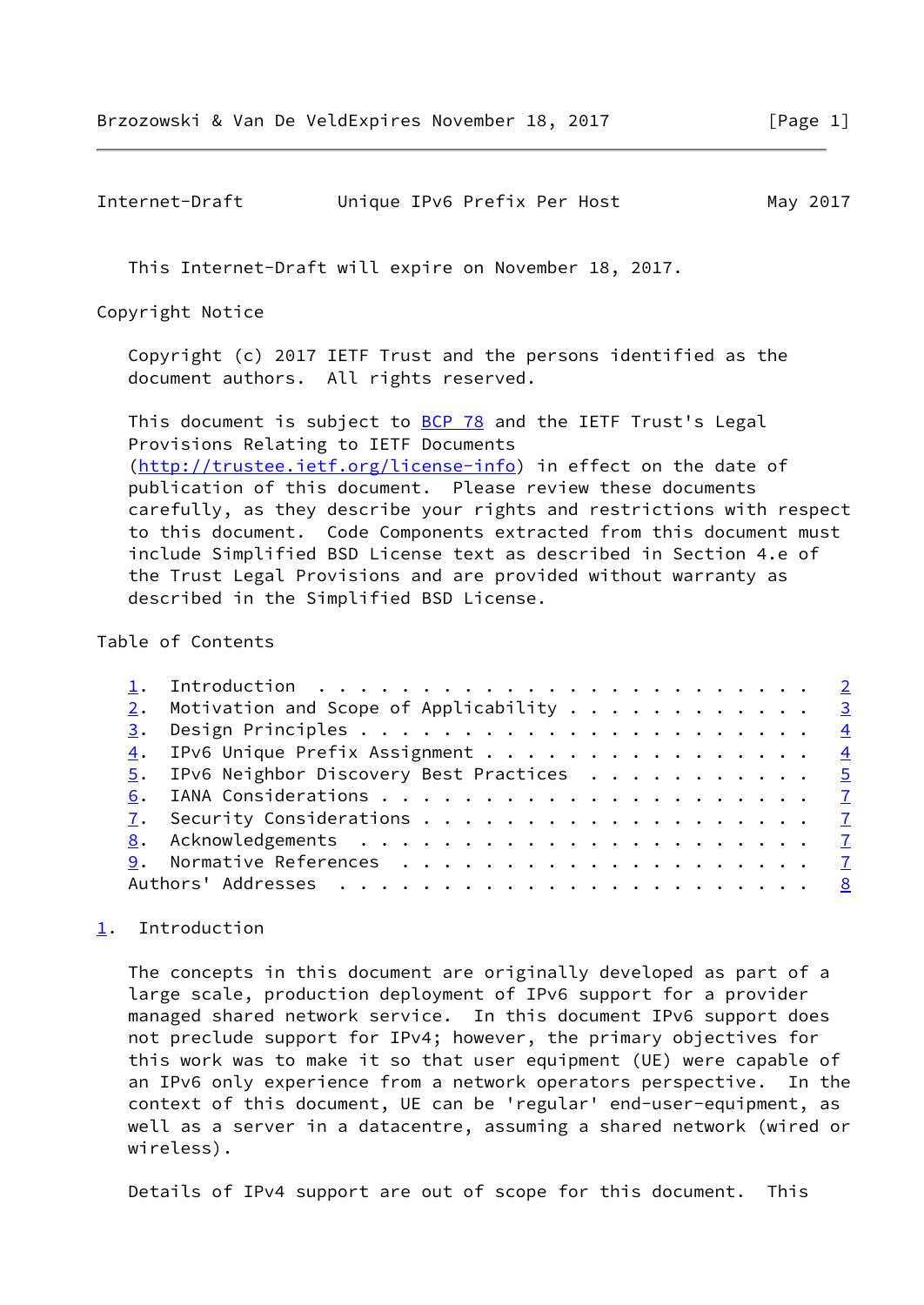document will also, in general, outline the requirements that must be satified by UE to allow for an IPv6 only experience.

 In most current deployments, User Equipment (UE) IPv6 address assignment is commonly done using either IPv6 SLAAC [RFC4862 \[RFC4862](https://datatracker.ietf.org/doc/pdf/rfc4862)]

Brzozowski & Van De VeldExpires November 18, 2017 [Page 2]

<span id="page-2-1"></span>Internet-Draft Unique IPv6 Prefix Per Host May 2017

and/or DHCP IA\_NA [RFC3315](https://datatracker.ietf.org/doc/pdf/rfc3315) [[RFC3315](https://datatracker.ietf.org/doc/pdf/rfc3315)]. During the time when this approach was developed and subsequently deployed, it has been observed that some operating systems do not support the use of DHCPv6 for the acquisition of IA\_NA per [RFC7934](https://datatracker.ietf.org/doc/pdf/rfc7934) [\[RFC7934](https://datatracker.ietf.org/doc/pdf/rfc7934)]. As such the use of IPv6 SLAAC based subscriber and address management for provider managed shared network services is the recommended technology of choice, as it does not exclude any known IPv6 implementation. In addition an IA\_NA-only network is not recommended per [RFC 7934](https://datatracker.ietf.org/doc/pdf/rfc7934) [RFC7934](https://datatracker.ietf.org/doc/pdf/rfc7934) [\[RFC7934\] section](https://datatracker.ietf.org/doc/pdf/rfc7934#section-8) 8. This document will detail the mechanics involved for IPv6 SLAAC based address and subscriber management coupled with stateless DHCPv6, where beneficial.

 This document will focus upon the process for UEs to obtain a unique IPv6 prefix.

<span id="page-2-0"></span>[2](#page-2-0). Motivation and Scope of Applicability

The motivation for this work falls into the following categories:

- o Deployment advice for IPv6 that will allow stable and secure IPv6 only experience, even if IPv4 support is present
- o Ensure support for IPv6 is efficient and does not impact the performance of the underlying network and in turn the customer experience
- o Allow for the greatest flexibility across host implementation to allow for the widest range of addressing and configuration mechanisms to be employed. The goal here is to ensure that the widest population of UE implementations can leverage the availability of IPv6
- o Lay the technological foundation for future work related to the use of IPv6 over shared media requiring optimized subscriber management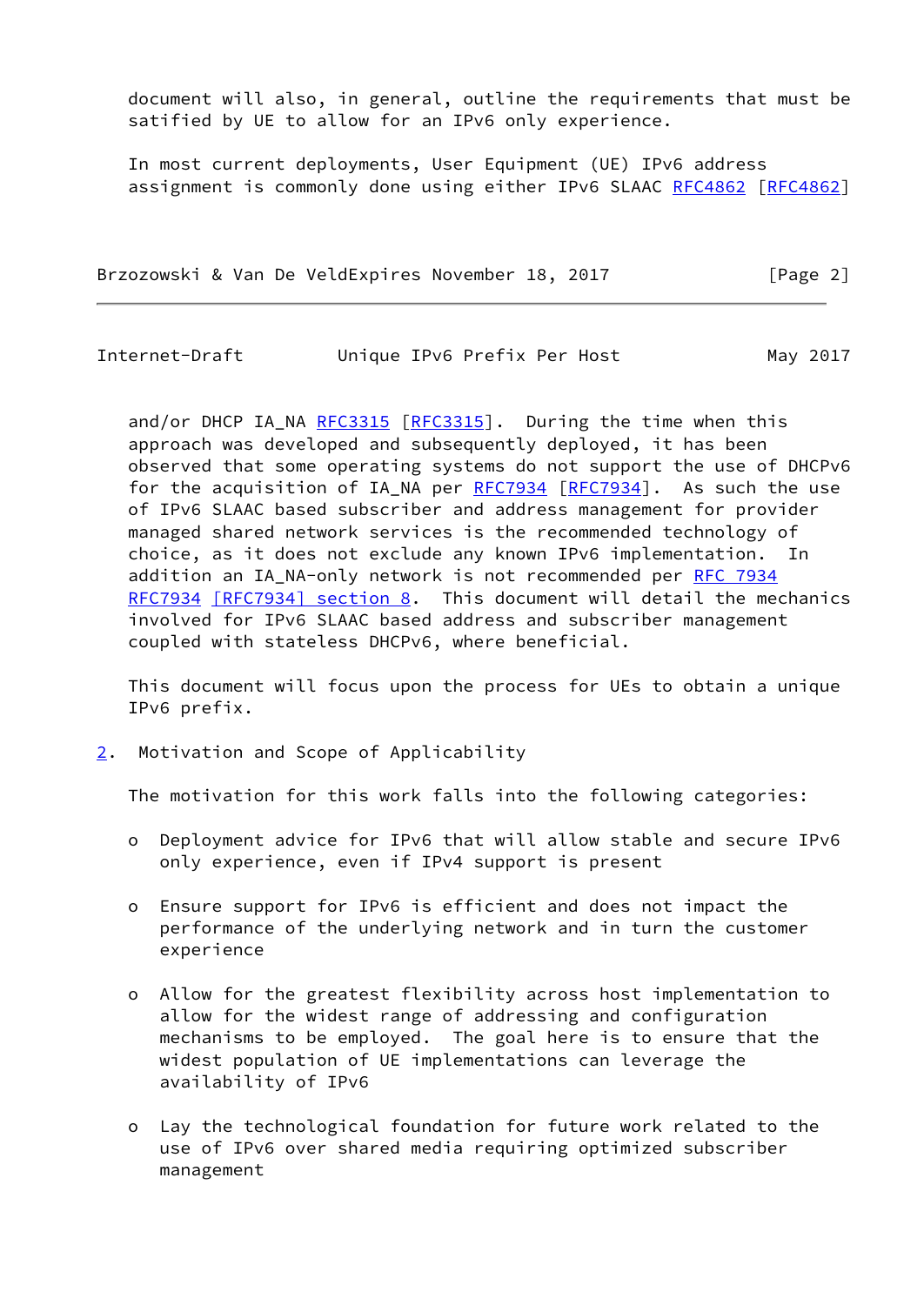- o Two devices (subscriber/hosts), both attached to the same provider managed shared network should only be able to communicate through the provider managed First Hop Router
- o Provide guidelines regarding best common practices around IPv6 neighborship discovery and IPv6 address managent settings between the First Hop router and directly connected hosts/subscribers.

Brzozowski & Van De VeldExpires November 18, 2017 [Page 3]

<span id="page-3-1"></span>Internet-Draft Unique IPv6 Prefix Per Host May 2017

## <span id="page-3-0"></span>[3](#page-3-0). Design Principles

 The First Hop router discussed in this document is the L3-Edge router responsible for the communication with the devices (hosts and subscribers) directly connected to a provider managed shared network, and to transport traffic between the directly connected devices and between directly connected devices and remote devices.

 The work detailed in this document is focused on providing details regarding best common practices of the IPv6 neighbor discovery and related IPv6 address management settings between the First Hop router and directly connected hosts/subscribers. The documented Best Current Practice helps a service provider to better manage the shared provider managed network on behalf of the connected devices.

 The Best Current Practice documented in this note is to provide a unique IPv6 prefix to hosts/subscribers devices connected to the provider managed shared network. Each unique IPv6 prefix can function as control-plane anchor point to make sure that each subscriber is receiving expected subscriber policy and service levels (throughput, QoS, security, parental-control, subscriber mobility management, etc.).

### <span id="page-3-2"></span>[4](#page-3-2). IPv6 Unique Prefix Assignment

 When a UE connects to the shared provider managed network and is attached, it will initiate IP configuration phase. During this phase the UE will, from an IPv6 perspective, attempt to learn the default IPv6 gateway, the IPv6 prefix information, the DNS information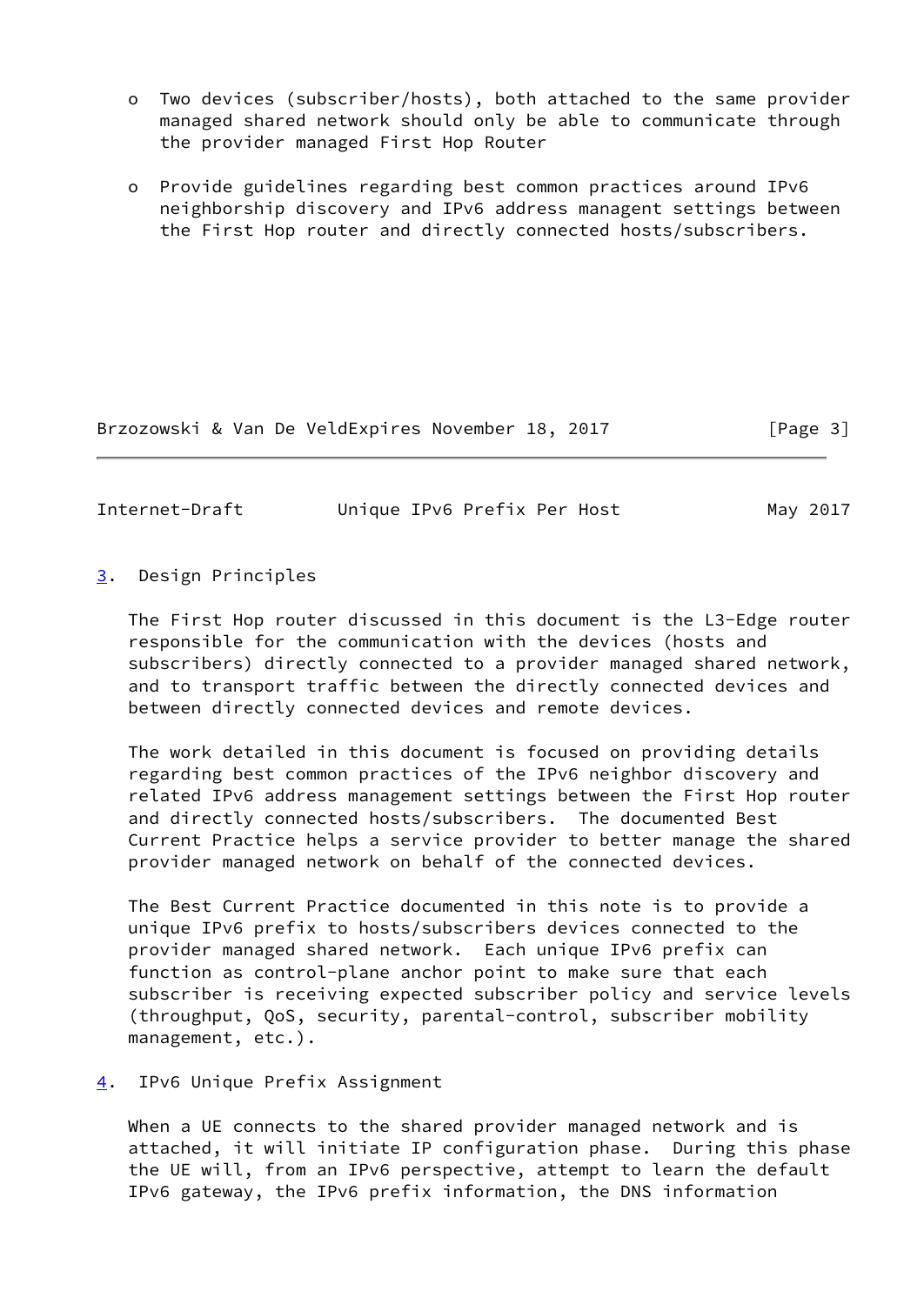[RFC6106](https://datatracker.ietf.org/doc/pdf/rfc6106) [\[RFC6106](https://datatracker.ietf.org/doc/pdf/rfc6106)], and the remaining information required to establish globally routable IPv6 connectivity. For that purpose, the the UE/subscriber sends a RS (Router Solicitation) message.

 The First Hop Router receives this UE/subscriber RS message and starts the process to compose the response to the UE/subscriber originated RS message. The First Hop Provider Router will answer using a unicast RA (Router Advertisement) to the UE/subscriber. This RA contains two important parameters for the EU/subscriber to consume: (1) a /64 prefix and (2) flags. The /64 prefix can be derived from a locally managed pool or aggregate IPv6 block assigned to the First Hop Provider Router or from a centrally allocated pool. The flags indicate to the UE/subscriber to use SLAAC and/or DHCPv6 for address assignment; it may indicate if the autoconfigured address is on/off-link and if 'Other' information (e.g. DNS server address) needs to be requested.

 The IPv6 RA flags used for best common practice in IPv6 SLAAC based Provider managed shared networks are:

Brzozowski & Van De VeldExpires November 18, 2017 [Page 4]

<span id="page-4-0"></span>Internet-Draft Unique IPv6 Prefix Per Host May 2017

- o M-flag = 0 (UE/subscriber address is not managed through DHCPv6), this flag may be set to 1 in the future if/when DHCPv6 prefix delegation support is desired)
- o O-flag = 1 (DHCPv6 is used to request configuration information i.e. DNS, NTP information, not for IPv6 addressing)
- o A-flag = 1 (The UE/subscriber can configure itself using SLAAC)
- o L-flag = 0 (The UE/subscriber is off-link, which means that the UE/subscriber will ALWAYS send packets to its default gateway, even if the destination is within the range of the /64 prefix)

 The use of a unique IPv6 prefix per UE adds an additional level of protection and efficiency as it relates to how IPv6 Neighbor Discovery and Router Discovery processing. Since the UE has a unique IPv6 prefix all traffic by default will be directed to the First Hop provider router. Further, the flag combinations documented above maximize the IPv6 configurations that are available by hosts including the use of privacy IPv6 addressing.

The architected result of designing the RA as documented above is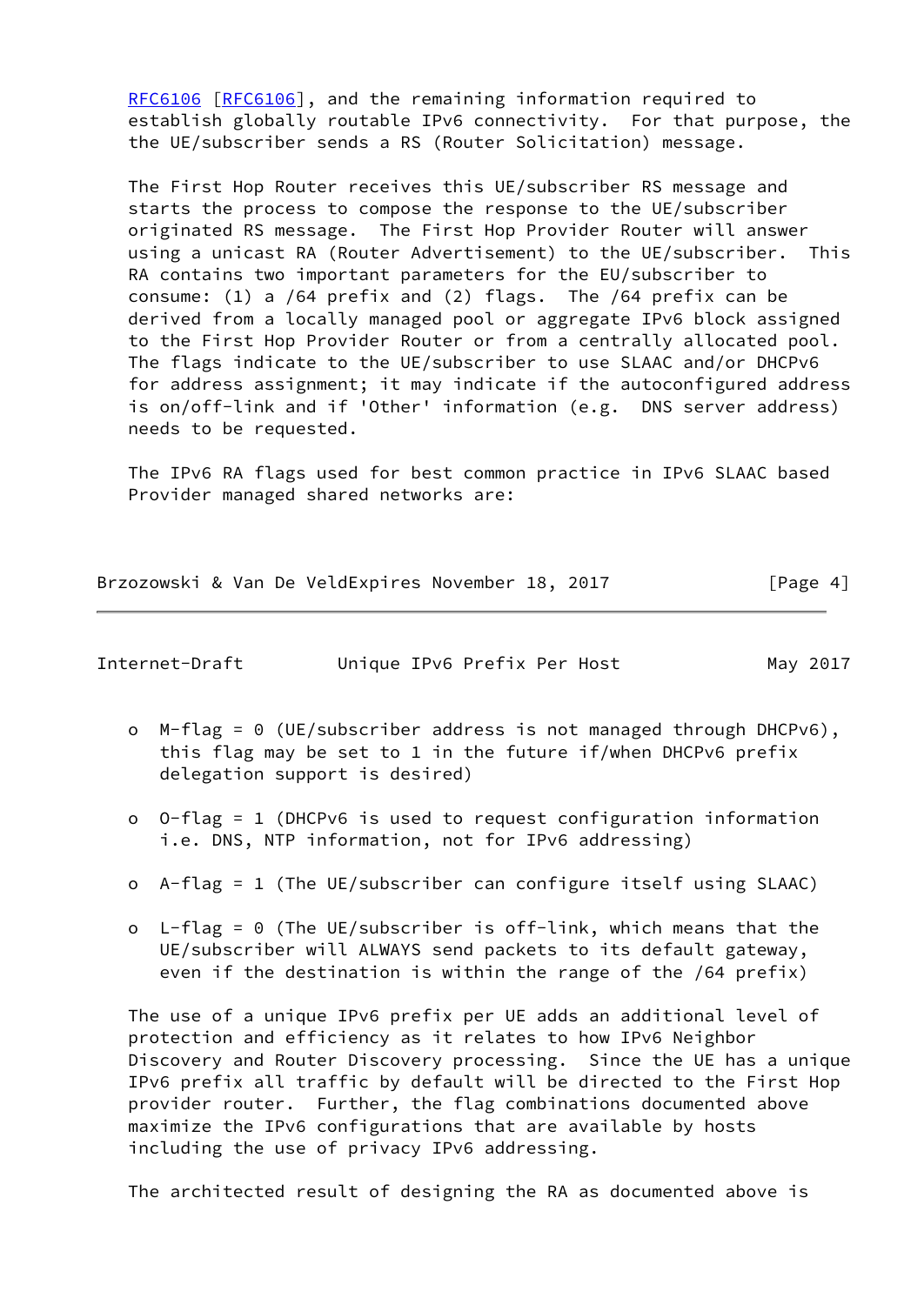that each UE/subscriber gets its own unique /64 IPv6 prefix for which it can use SLAAC or any other method to select its /128 unique address. In addition it will use stateless DHCPv6 to get the IPv6 address of the DNS server, however it SHOULD NOT use stateful DHCPv6 to receive a service provider managed IPv6 address. If the UE/ subscriber desires to send anything external including other UE/ subscriber devices (assuming device to device communications is enabled and supported), then, due to the L-bit set, it SHOULD send this traffic to the First Hop Provider Router.

 After the UE/subscriber received the RA, and the associated flags, it will assign itself a 128 bit IPv6 address using SLAAC. Since the address is composed by the UE/subscriber device itself, it will need to verify that the address is unique on the shared network. The UE/ subscriber will for that purpose, perform Duplicate Address Detection algorithm. This will occur for each address the UE attempts to utilize on the shared provider managed network.

<span id="page-5-0"></span>[5](#page-5-0). IPv6 Neighbor Discovery Best Practices

 An operational consideration when using IPv6 address assignment using IPv6 SLAAC is that after the onboarding procedure, the UE/subscriber will have a prefix with certain preferred and valid lifetimes. The First Hop Provider Router extends these lifetimes by sending an unsolicited RA, the applicable MaxRtrAdvInterval on the first hop router MUST therefore be lower than the preferred lifetime. One

| Brzozowski & Van De VeldExpires November 18, 2017 |  |  | [Page 5] |
|---------------------------------------------------|--|--|----------|
|---------------------------------------------------|--|--|----------|

Internet-Draft Unique IPv6 Prefix Per Host May 2017

 consequence of this process is that the First Hop Router never knows when a UE/subscriber stops using addresses from a prefix and additional procedures are required to help the First Hop Router to gain this information. When using stateful DHCPv6 IA\_NA for IPv6 UE/ subscriber address assignment, this uncertainty on the First Hop Router is not of impact due to the stateful nature of DHCPv6 IA\_NA address assignment.

 Following is a reference table of the key IPv6 router discovery and neighbor discovery timers for provider managed shared networks:

o IPv6 Router Advertisement Interval = 300s

o IPv6 Router LifeTime = 3600s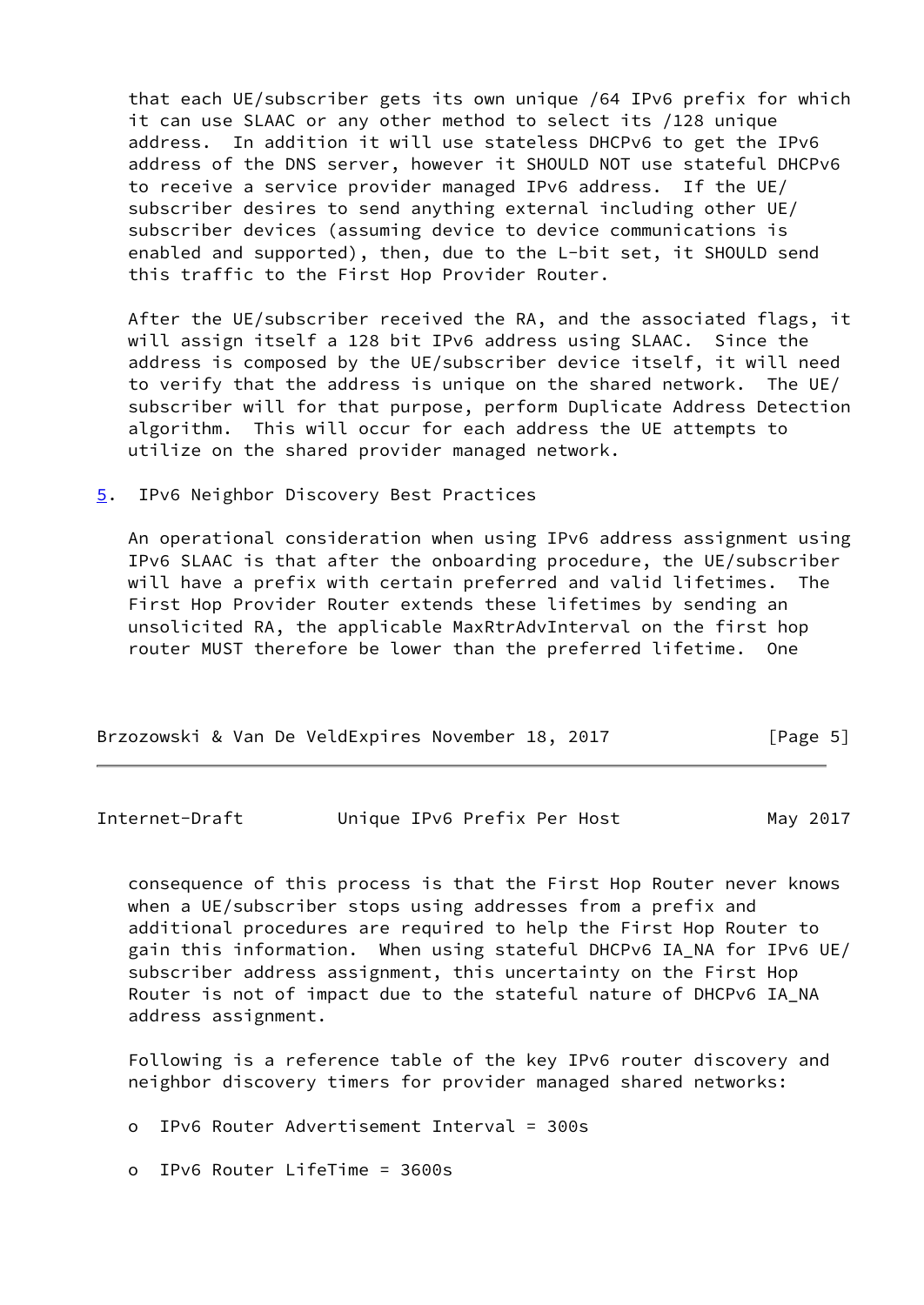- o Reachable time = 30s
- o IPv6 Valid Lifetime = 3600s
- o IPv6 Preferred Lifetime = 1800s
- o Retransmit timer = 0s

 The stateless nature of the UE/subscriber IPv6 SLAAC connectivity model provides a consideration to make regarding resource consumption (i.e. memory, neighbor state) on the First Hop Router. To reduce undesired resource consumption on the First Hop Router the desire is to remove UE/subscriber context in the case of non-permanent UE, such as in the case of WiFi hotspots as quickly as possible. A possible solution is to use a subscriber inactivity timer which, after tracking a pre-defined (currently unspecified) number of minutes, deletes the subscriber context on the First Hop Router.

When employing stateless IPv6 address assignment, a number of widely deployed operating systems will attempt to utilize [RFC 4941](https://datatracker.ietf.org/doc/pdf/rfc4941) RFC4941 [\[RFC4941](https://datatracker.ietf.org/doc/pdf/rfc4941)] temporary 'private' addresses.

 Similarly, when using this technology in a datacentre, the UE server may need to use several addresses from the same /64, for example because is using multiple virtual hosts, containers, etc. in the bridged virtual switch. This can lead to the consequence that a UE has multiple /128 addresses from the same IPv6 prefix. The First Hop Provider Router MUST be able to handle the presence and use of multiple globally routable IPv6 addresses.

 For accounting purposes, the First Hop Provider Router must be able to send usage statistics per UE/subscriber using Radius attributes.

| Brzozowski & Van De VeldExpires November 18, 2017 |  |  | [Page 6] |  |  |
|---------------------------------------------------|--|--|----------|--|--|
|---------------------------------------------------|--|--|----------|--|--|

<span id="page-6-1"></span>Internet-Draft Unique IPv6 Prefix Per Host May 2017

<span id="page-6-0"></span>[6](#page-6-0). IANA Considerations

No IANA considerations are defined at this time.

<span id="page-6-2"></span>[7](#page-6-2). Security Considerations

No additional security considerations are made in this document.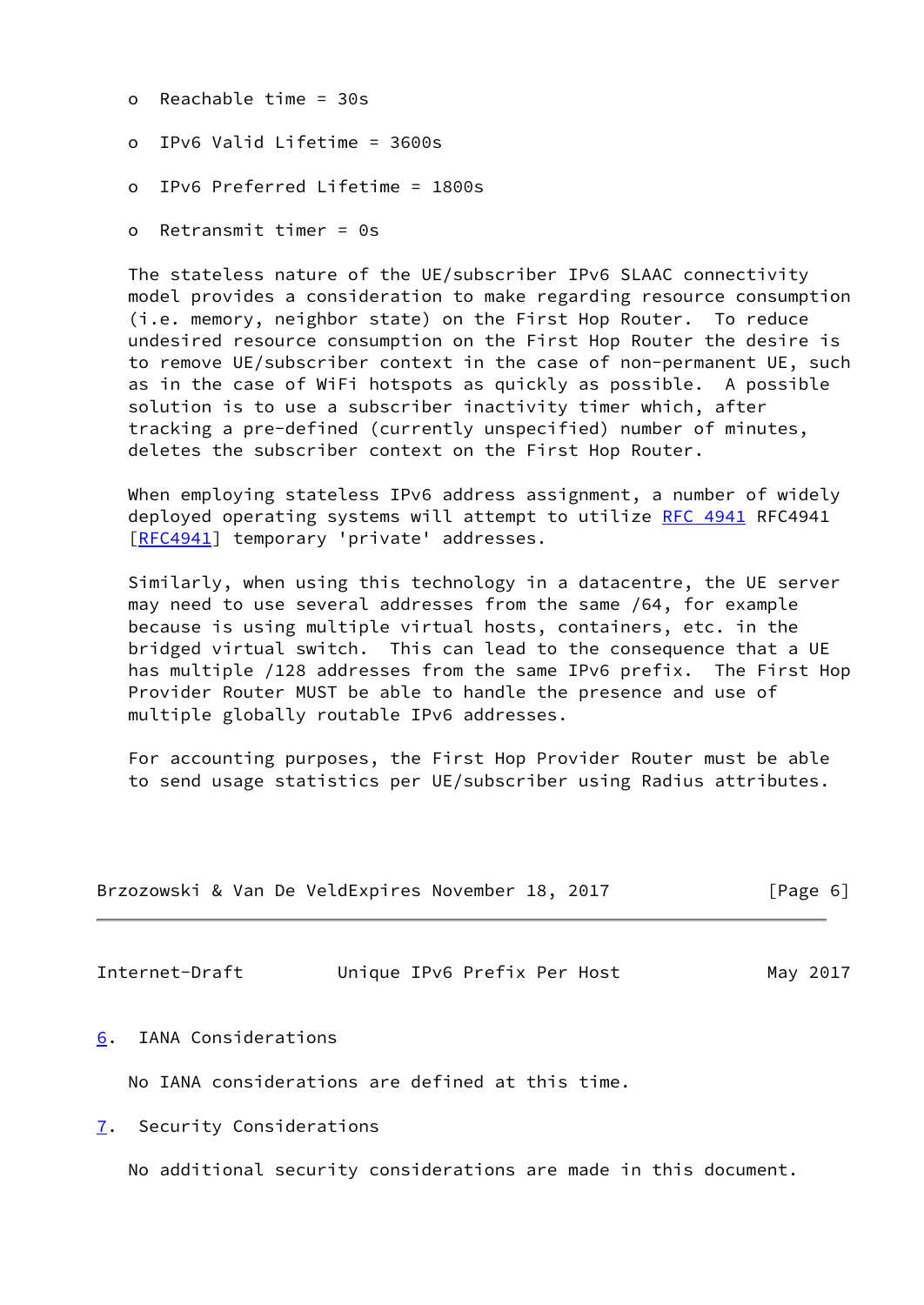# <span id="page-7-0"></span>[8](#page-7-0). Acknowledgements

 The authors would like to thank the following, in alphabetical order, for their contributions:

 Tim Chown, Lorenzo Colitti, Killian Desmedt, Brad Hilgenfeld, Wim Henderickx, Erik Kline, Warren Kumari, Thomas Lynn, Jordi Palet, Phil Sanderson, Colleen Szymanik, Eric Vyncke, Sanjay Wadhwa

- <span id="page-7-1"></span>[9](#page-7-1). Normative References
	- [RFC3315] Droms, R., Ed., Bound, J., Volz, B., Lemon, T., Perkins, C., and M. Carney, "Dynamic Host Configuration Protocol for IPv6 (DHCPv6)", [RFC 3315,](https://datatracker.ietf.org/doc/pdf/rfc3315) DOI 10.17487/RFC3315, July 2003, [<http://www.rfc-editor.org/info/rfc3315](http://www.rfc-editor.org/info/rfc3315)>.
	- [RFC4862] Thomson, S., Narten, T., and T. Jinmei, "IPv6 Stateless Address Autoconfiguration", [RFC 4862,](https://datatracker.ietf.org/doc/pdf/rfc4862) DOI 10.17487/RFC4862, September 2007, <<http://www.rfc-editor.org/info/rfc4862>>.
	- [RFC4941] Narten, T., Draves, R., and S. Krishnan, "Privacy Extensions for Stateless Address Autoconfiguration in IPv6", [RFC 4941](https://datatracker.ietf.org/doc/pdf/rfc4941), DOI 10.17487/RFC4941, September 2007, <<http://www.rfc-editor.org/info/rfc4941>>.
	- [RFC6106] Jeong, J., Park, S., Beloeil, L., and S. Madanapalli, "IPv6 Router Advertisement Options for DNS Configuration", [RFC 6106,](https://datatracker.ietf.org/doc/pdf/rfc6106) DOI 10.17487/RFC6106, November 2010, <<http://www.rfc-editor.org/info/rfc6106>>.
	- [RFC7934] Colitti, L., Cerf, V., Cheshire, S., and D. Schinazi, "Host Address Availability Recommendations", [BCP 204](https://datatracker.ietf.org/doc/pdf/bcp204), [RFC 7934,](https://datatracker.ietf.org/doc/pdf/rfc7934) DOI 10.17487/RFC7934, July 2016, <<http://www.rfc-editor.org/info/rfc7934>>.

Brzozowski & Van De VeldExpires November 18, 2017 [Page 7]

<span id="page-7-2"></span>Internet-Draft Unique IPv6 Prefix Per Host May 2017

Authors' Addresses